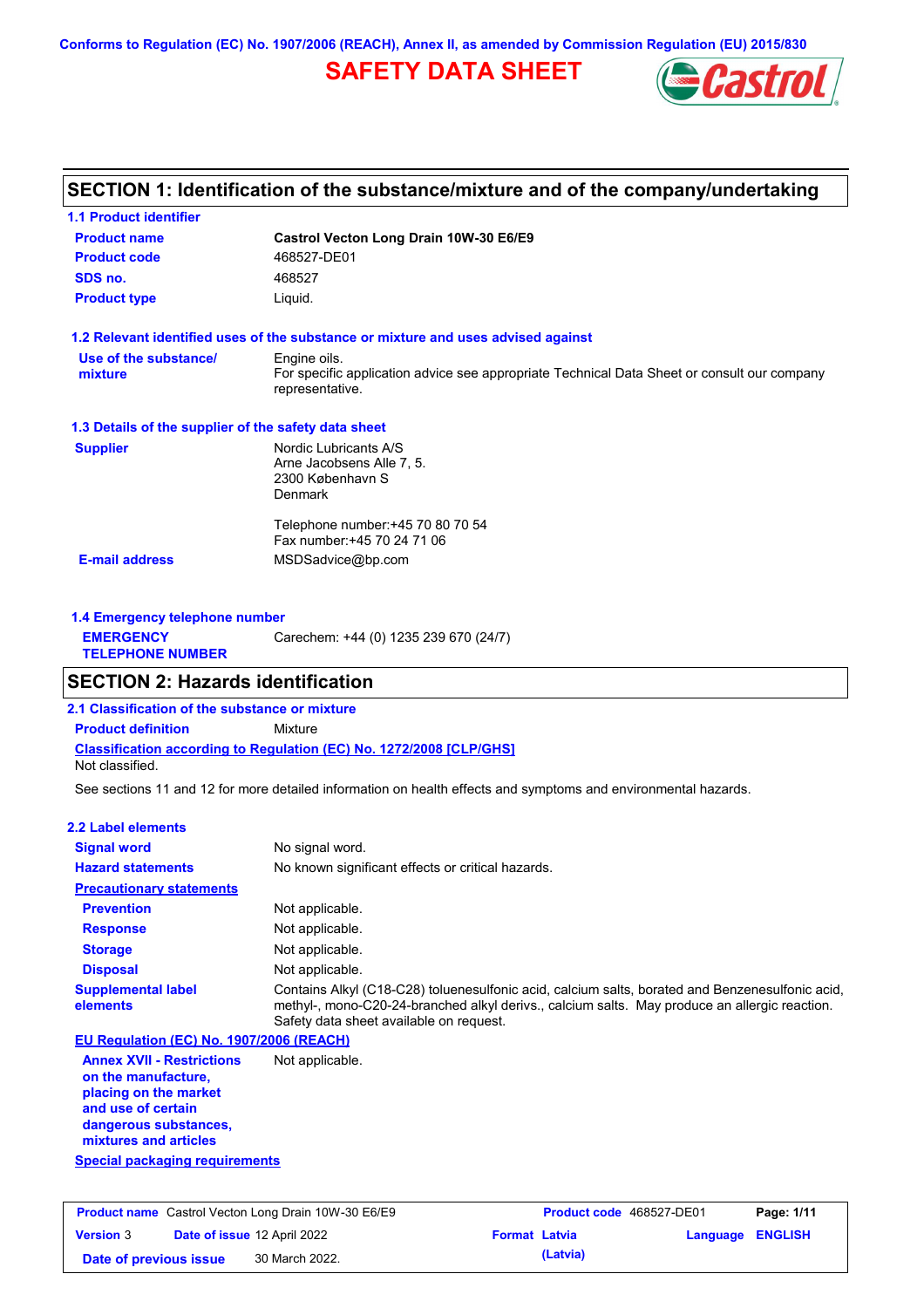# **SECTION 2: Hazards identification**

| <b>Containers to be fitted</b><br>with child-resistant<br>fastenings                                                     | Not applicable.                                                                                                                                                                                                          |
|--------------------------------------------------------------------------------------------------------------------------|--------------------------------------------------------------------------------------------------------------------------------------------------------------------------------------------------------------------------|
| <b>Tactile warning of danger</b>                                                                                         | Not applicable.                                                                                                                                                                                                          |
| 2.3 Other hazards                                                                                                        |                                                                                                                                                                                                                          |
| <b>Results of PBT and vPvB</b><br>assessment                                                                             | Product does not meet the criteria for PBT or vPvB according to Regulation (EC) No. 1907/2006,<br>Annex XIII.                                                                                                            |
| <b>Product meets the criteria</b><br>for PBT or vPvB according<br>to Regulation (EC) No.<br><b>1907/2006, Annex XIII</b> | This mixture does not contain any substances that are assessed to be a PBT or a vPvB.                                                                                                                                    |
| Other hazards which do<br>not result in classification                                                                   | Defatting to the skin.<br>USED ENGINE OILS<br>Used engine oil may contain hazardous components which have the potential to cause skin<br>cancer.<br>See Toxicological Information, section 11 of this Safety Data Sheet. |

### **SECTION 3: Composition/information on ingredients**

### **3.2 Mixtures**

Mixture **Product definition**

| Highly refined base oil (IP 346 DMSO extract < 3%). Proprietary performance additives.          |                                                                                       |           |                                               |             |
|-------------------------------------------------------------------------------------------------|---------------------------------------------------------------------------------------|-----------|-----------------------------------------------|-------------|
| <b>Product/ingredient</b><br>name                                                               | <b>Identifiers</b>                                                                    | %         | <b>Regulation (EC) No.</b><br>1272/2008 [CLP] | <b>Type</b> |
| Distillates (petroleum), hydrotreated<br>heavy paraffinic                                       | REACH #: 01-2119484627-25<br>EC: 265-157-1<br>CAS: 64742-54-7<br>Index: 649-467-00-8  | ≥75 - ≤90 | Not classified.                               | $[2]$       |
| Lubricating oils (petroleum), C20-50,<br>hydrotreated neutral oil-based                         | REACH #: 01-2119474889-13<br>EC: 276-738-4<br>CAS: 72623-87-1<br>Index: 649-483-00-5  | ≤10       | Not classified.                               | $[2]$       |
| Distillates (petroleum), solvent-<br>dewaxed heavy paraffinic                                   | REACH #: 01-2119471299-27<br>EC: 265-169-7<br>CAS: 64742-65-0<br>Index: 649-474-00-6  | ≤5        | Not classified.                               | $[2]$       |
| Distillates (petroleum), hydrotreated<br>light paraffinic                                       | REACH #: 01-2119487077-29<br>EC: 265-158-7<br>CAS: 64742-55-8<br>Index: 649-468-00-3  | -≤3       | Not classified.                               | $[2]$       |
| reaction mass of isomers of:<br>C7-9-alkyl 3-(3,5-di-tert-butyl-<br>4-hydroxyphenyl) propionate | REACH #: 01-0000015551-76<br>EC: 406-040-9<br>CAS: 125643-61-0<br>Index: 607-530-00-7 | -≤3       | Aquatic Chronic 4, H413                       | $[1]$       |
| Alkyl (C18-C28) toluenesulfonic acid,<br>calcium salts, borated                                 | $EC: -$<br>$CAS. -$                                                                   | ≤ $0.3$   | Skin Sens. 1B, H317<br>Repr. 2, H361d         | $[1]$       |
| Benzenesulfonic acid, methyl-, mono-<br>C20-24-branched alkyl derivs.,                          | CAS: 722503-68-6                                                                      | ≤ $0.3$   | Skin Sens. 1B, H317                           | $[1]$       |

calcium salts

**See Section 16 for the full text of the H statements declared above.**

### **Type**

[1] Substance classified with a health or environmental hazard

[2] Substance with a workplace exposure limit

[3] Substance meets the criteria for PBT according to Regulation (EC) No. 1907/2006, Annex XIII

[4] Substance meets the criteria for vPvB according to Regulation (EC) No. 1907/2006, Annex XIII

[5] Substance of equivalent concern

[6] Additional disclosure due to company policy

Occupational exposure limits, if available, are listed in Section 8.

|                        | <b>Product name</b> Castrol Vecton Long Drain 10W-30 E6/E9 |                      | <b>Product code</b> 468527-DE01 |                  | Page: 2/11 |
|------------------------|------------------------------------------------------------|----------------------|---------------------------------|------------------|------------|
| <b>Version 3</b>       | <b>Date of issue 12 April 2022</b>                         | <b>Format Latvia</b> |                                 | Language ENGLISH |            |
| Date of previous issue | 30 March 2022.                                             |                      | (Latvia)                        |                  |            |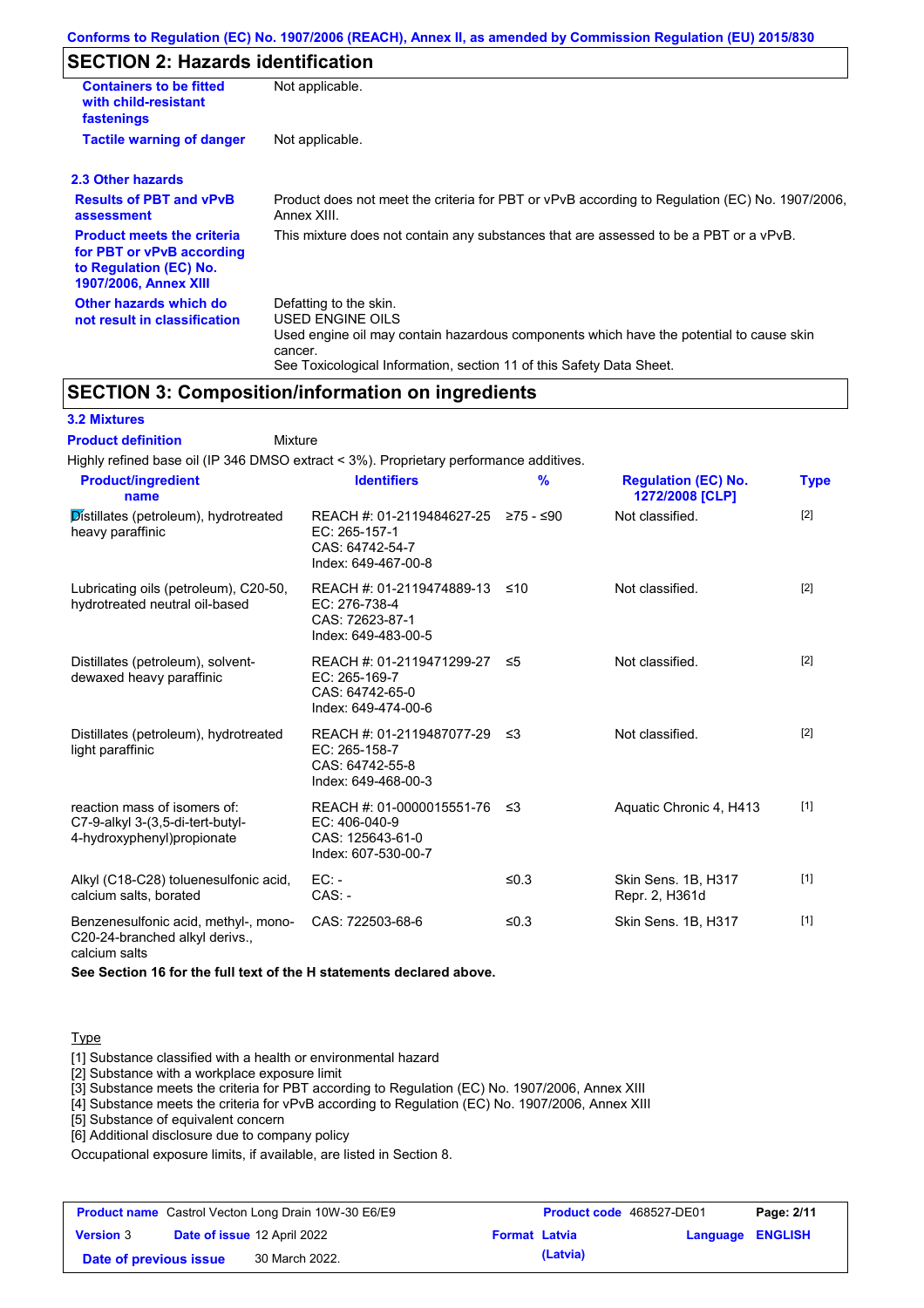## **SECTION 4: First aid measures**

| <b>4.1 Description of first aid measures</b> |                                                                                                                                                                                                                                                     |
|----------------------------------------------|-----------------------------------------------------------------------------------------------------------------------------------------------------------------------------------------------------------------------------------------------------|
| Eye contact                                  | In case of contact, immediately flush eyes with plenty of water for at least 15 minutes. Eyelids<br>should be held away from the eyeball to ensure thorough rinsing. Check for and remove any<br>contact lenses. Get medical attention.             |
| <b>Skin contact</b>                          | Wash skin thoroughly with soap and water or use recognised skin cleanser. Remove<br>contaminated clothing and shoes. Wash clothing before reuse. Clean shoes thoroughly before<br>reuse. Get medical attention if irritation develops.              |
| <b>Inhalation</b>                            | If inhaled, remove to fresh air. In case of inhalation of decomposition products in a fire,<br>symptoms may be delayed. The exposed person may need to be kept under medical<br>surveillance for 48 hours. Get medical attention if symptoms occur. |
| <b>Ingestion</b>                             | Do not induce vomiting unless directed to do so by medical personnel. Get medical attention if<br>symptoms occur.                                                                                                                                   |
| <b>Protection of first-aiders</b>            | No action shall be taken involving any personal risk or without suitable training.                                                                                                                                                                  |

#### **4.2 Most important symptoms and effects, both acute and delayed**

See Section 11 for more detailed information on health effects and symptoms.

| <b>Potential acute health effects</b> |                                                                                                                     |
|---------------------------------------|---------------------------------------------------------------------------------------------------------------------|
| <b>Inhalation</b>                     | Exposure to decomposition products may cause a health hazard. Serious effects may be<br>delayed following exposure. |
| <b>Ingestion</b>                      | No known significant effects or critical hazards.                                                                   |
| <b>Skin contact</b>                   | Defatting to the skin. May cause skin dryness and irritation.                                                       |
| <b>Eye contact</b>                    | No known significant effects or critical hazards.                                                                   |
|                                       | Delayed and immediate effects as well as chronic effects from short and long-term exposure                          |
| <b>Inhalation</b>                     | Overexposure to the inhalation of airborne droplets or aerosols may cause irritation of the<br>respiratory tract.   |
| <b>Ingestion</b>                      | Ingestion of large quantities may cause nausea and diarrhoea.                                                       |
| <b>Skin contact</b>                   | Prolonged or repeated contact can defat the skin and lead to irritation and/or dermatitis.                          |
| Eye contact                           | Potential risk of transient stinging or redness if accidental eye contact occurs.                                   |
|                                       |                                                                                                                     |

#### **4.3 Indication of any immediate medical attention and special treatment needed**

**Notes to physician** Treatment should in general be symptomatic and directed to relieving any effects. In case of inhalation of decomposition products in a fire, symptoms may be delayed. The exposed person may need to be kept under medical surveillance for 48 hours.

# **SECTION 5: Firefighting measures**

| 5.1 Extinguishing media                                                                                                                                                                                                                           |                                                                                                                                                                                                                                                                                                                                                                   |
|---------------------------------------------------------------------------------------------------------------------------------------------------------------------------------------------------------------------------------------------------|-------------------------------------------------------------------------------------------------------------------------------------------------------------------------------------------------------------------------------------------------------------------------------------------------------------------------------------------------------------------|
| <b>Suitable extinguishing</b><br>media                                                                                                                                                                                                            | In case of fire, use foam, dry chemical or carbon dioxide extinguisher or spray.                                                                                                                                                                                                                                                                                  |
| <b>Unsuitable extinguishing</b><br>media                                                                                                                                                                                                          | Do not use water jet. The use of a water jet may cause the fire to spread by splashing the<br>burning product.                                                                                                                                                                                                                                                    |
| 5.2 Special hazards arising from the substance or mixture                                                                                                                                                                                         |                                                                                                                                                                                                                                                                                                                                                                   |
| <b>Hazards from the</b><br>substance or mixture                                                                                                                                                                                                   | In a fire or if heated, a pressure increase will occur and the container may burst.                                                                                                                                                                                                                                                                               |
| <b>Hazardous combustion</b><br>products                                                                                                                                                                                                           | Combustion products may include the following:<br>carbon oxides $(CO, CO2)$ (carbon monoxide, carbon dioxide)<br>nitrogen oxides ( $NO$ , $NO2$ etc.)                                                                                                                                                                                                             |
| 5.3 Advice for firefighters                                                                                                                                                                                                                       |                                                                                                                                                                                                                                                                                                                                                                   |
| No action shall be taken involving any personal risk or without suitable training. Promptly<br><b>Special precautions for</b><br>isolate the scene by removing all persons from the vicinity of the incident if there is a fire.<br>fire-fighters |                                                                                                                                                                                                                                                                                                                                                                   |
| <b>Special protective</b><br>equipment for fire-fighters                                                                                                                                                                                          | Fire-fighters should wear appropriate protective equipment and self-contained breathing<br>apparatus (SCBA) with a full face-piece operated in positive pressure mode. Clothing for fire-<br>fighters (including helmets, protective boots and gloves) conforming to European standard EN<br>469 will provide a basic level of protection for chemical incidents. |

|                        | <b>Product name</b> Castrol Vecton Long Drain 10W-30 E6/E9 |                      | <b>Product code</b> 468527-DE01 |                         | Page: 3/11 |
|------------------------|------------------------------------------------------------|----------------------|---------------------------------|-------------------------|------------|
| <b>Version 3</b>       | <b>Date of issue 12 April 2022</b>                         | <b>Format Latvia</b> |                                 | <b>Language ENGLISH</b> |            |
| Date of previous issue | 30 March 2022.                                             |                      | (Latvia)                        |                         |            |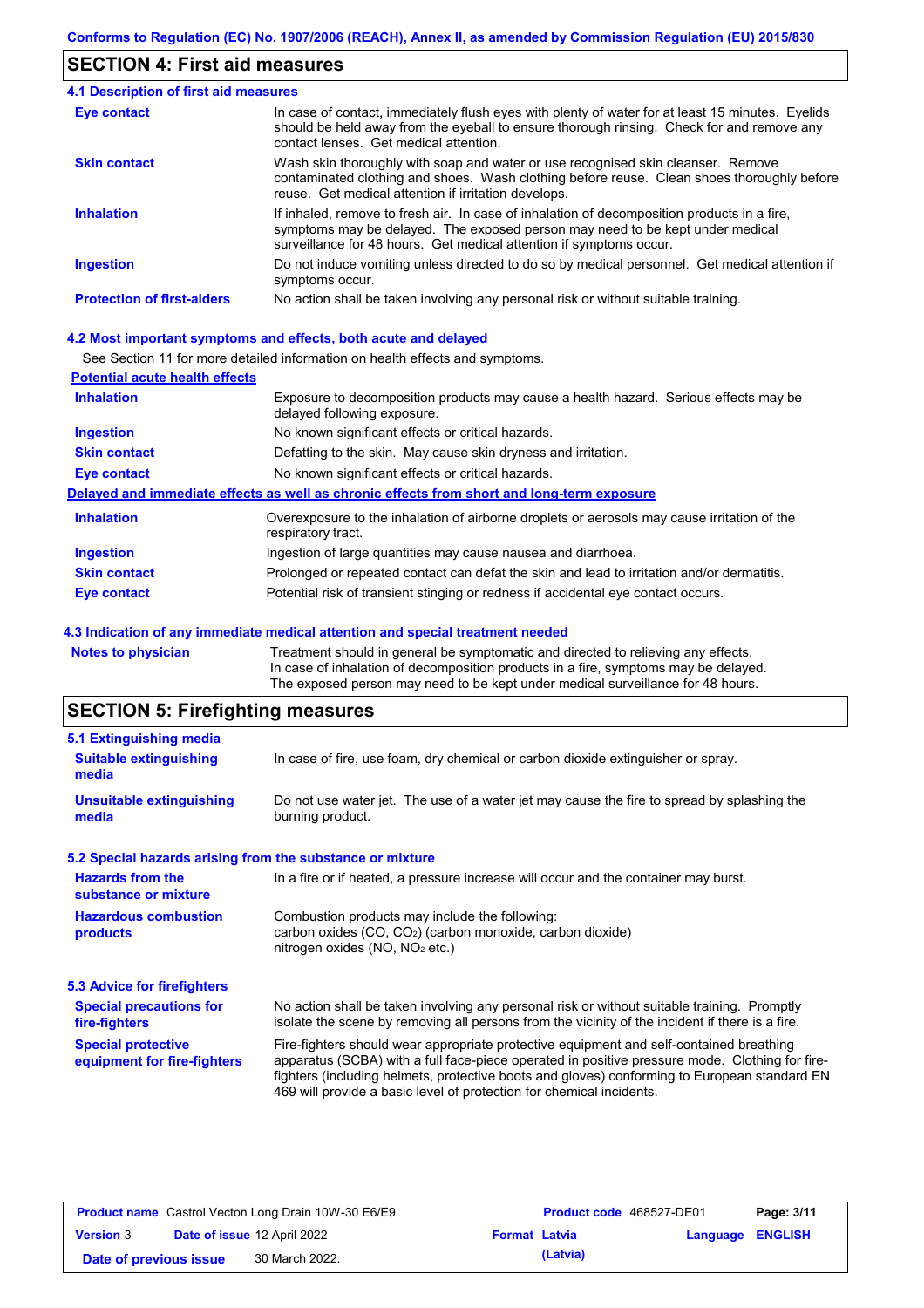# **SECTION 6: Accidental release measures**

|                                                          | 6.1 Personal precautions, protective equipment and emergency procedures                                                                                                                                                                                                                                                                                                                        |
|----------------------------------------------------------|------------------------------------------------------------------------------------------------------------------------------------------------------------------------------------------------------------------------------------------------------------------------------------------------------------------------------------------------------------------------------------------------|
| For non-emergency<br>personnel                           | No action shall be taken involving any personal risk or without suitable training. Evacuate<br>surrounding areas. Keep unnecessary and unprotected personnel from entering. Do not touch<br>or walk through spilt material. Floors may be slippery; use care to avoid falling. Put on<br>appropriate personal protective equipment.                                                            |
| For emergency responders                                 | If specialised clothing is required to deal with the spillage, take note of any information in<br>Section 8 on suitable and unsuitable materials. See also the information in "For non-<br>emergency personnel".                                                                                                                                                                               |
| <b>6.2 Environmental</b><br>precautions                  | Avoid dispersal of spilt material and runoff and contact with soil, waterways, drains and sewers.<br>Inform the relevant authorities if the product has caused environmental pollution (sewers,<br>waterways, soil or air).                                                                                                                                                                    |
| 6.3 Methods and material for containment and cleaning up |                                                                                                                                                                                                                                                                                                                                                                                                |
| <b>Small spill</b>                                       | Stop leak if without risk. Move containers from spill area. Absorb with an inert material and<br>place in an appropriate waste disposal container. Dispose of via a licensed waste disposal<br>contractor.                                                                                                                                                                                     |
| Large spill                                              | Stop leak if without risk. Move containers from spill area. Prevent entry into sewers, water<br>courses, basements or confined areas. Contain and collect spillage with non-combustible,<br>absorbent material e.g. sand, earth, vermiculite or diatomaceous earth and place in container<br>for disposal according to local regulations. Dispose of via a licensed waste disposal contractor. |
| 6.4 Reference to other<br><b>sections</b>                | See Section 1 for emergency contact information.<br>See Section 5 for firefighting measures.<br>See Section 8 for information on appropriate personal protective equipment.<br>See Section 12 for environmental precautions.<br>See Section 13 for additional waste treatment information.                                                                                                     |

# **SECTION 7: Handling and storage**

| 7.1 Precautions for safe handling                                                    |                                                                                                                                                                                                                                                                                                                                                                                                                                                                                          |
|--------------------------------------------------------------------------------------|------------------------------------------------------------------------------------------------------------------------------------------------------------------------------------------------------------------------------------------------------------------------------------------------------------------------------------------------------------------------------------------------------------------------------------------------------------------------------------------|
| <b>Protective measures</b>                                                           | Put on appropriate personal protective equipment.                                                                                                                                                                                                                                                                                                                                                                                                                                        |
| <b>Advice on general</b><br>occupational hygiene                                     | Eating, drinking and smoking should be prohibited in areas where this material is handled,<br>stored and processed. Wash thoroughly after handling. Remove contaminated clothing and<br>protective equipment before entering eating areas. See also Section 8 for additional<br>information on hygiene measures.                                                                                                                                                                         |
| <b>7.2 Conditions for safe</b><br>storage, including any<br><i>incompatibilities</i> | Store in accordance with local regulations. Store in a dry, cool and well-ventilated area, away<br>from incompatible materials (see Section 10). Keep away from heat and direct sunlight. Keep<br>container tightly closed and sealed until ready for use. Containers that have been opened must<br>be carefully resealed and kept upright to prevent leakage. Store and use only in equipment/<br>containers designed for use with this product. Do not store in unlabelled containers. |
| <b>Not suitable</b>                                                                  | Prolonged exposure to elevated temperature                                                                                                                                                                                                                                                                                                                                                                                                                                               |
| 7.3 Specific end use(s)                                                              |                                                                                                                                                                                                                                                                                                                                                                                                                                                                                          |
| <b>Recommendations</b>                                                               | See section 1.2 and Exposure scenarios in annex, if applicable.                                                                                                                                                                                                                                                                                                                                                                                                                          |
|                                                                                      | <b>SECTION 8: Exposure controls/personal protection</b>                                                                                                                                                                                                                                                                                                                                                                                                                                  |
| <b>8.1 Control parameters</b>                                                        |                                                                                                                                                                                                                                                                                                                                                                                                                                                                                          |

| <b>Occupational exposure limits</b>                                     |                                                                                                                  |                         |
|-------------------------------------------------------------------------|------------------------------------------------------------------------------------------------------------------|-------------------------|
| <b>Product/ingredient name</b>                                          | <b>Exposure limit values</b>                                                                                     |                         |
| Distillates (petroleum), hydrotreated heavy paraffinic                  | Ministers Cabinet Regulations Nr.325 - AER (Latvia).<br>TWA: 5 mg/m <sup>3</sup> 8 hours. Issued/Revised: 5/2007 |                         |
| Lubricating oils (petroleum), C20-50, hydrotreated<br>neutral oil-based | Ministers Cabinet Regulations Nr.325 - AER (Latvia).                                                             |                         |
|                                                                         | TWA: 5 mg/m <sup>3</sup> 8 hours. Issued/Revised: 5/2007                                                         |                         |
| Distillates (petroleum), solvent-dewaxed heavy<br>paraffinic            | Ministers Cabinet Regulations Nr.325 - AER (Latvia).                                                             |                         |
|                                                                         | TWA: 5 mg/m <sup>3</sup> 8 hours. Issued/Revised: 5/2007                                                         |                         |
| Distillates (petroleum), hydrotreated light paraffinic                  | Ministers Cabinet Regulations Nr.325 - AER (Latvia).<br>TWA: 5 mg/m <sup>3</sup> 8 hours. Issued/Revised: 5/2007 |                         |
| <b>Product name</b> Castrol Vector Long Drain 10W-30 E6/E9              | <b>Droduct code</b> A68527-DE01                                                                                  | D <sub>2</sub> na: A/44 |

|                        | <b>Product name</b> Castrol Vecton Long Drain 10W-30 E6/E9 |                      | <b>Product code</b> 468527-DE01 |                         | Page: 4/11 |
|------------------------|------------------------------------------------------------|----------------------|---------------------------------|-------------------------|------------|
| <b>Version 3</b>       | <b>Date of issue 12 April 2022</b>                         | <b>Format Latvia</b> |                                 | <b>Language ENGLISH</b> |            |
| Date of previous issue | 30 March 2022.                                             |                      | (Latvia)                        |                         |            |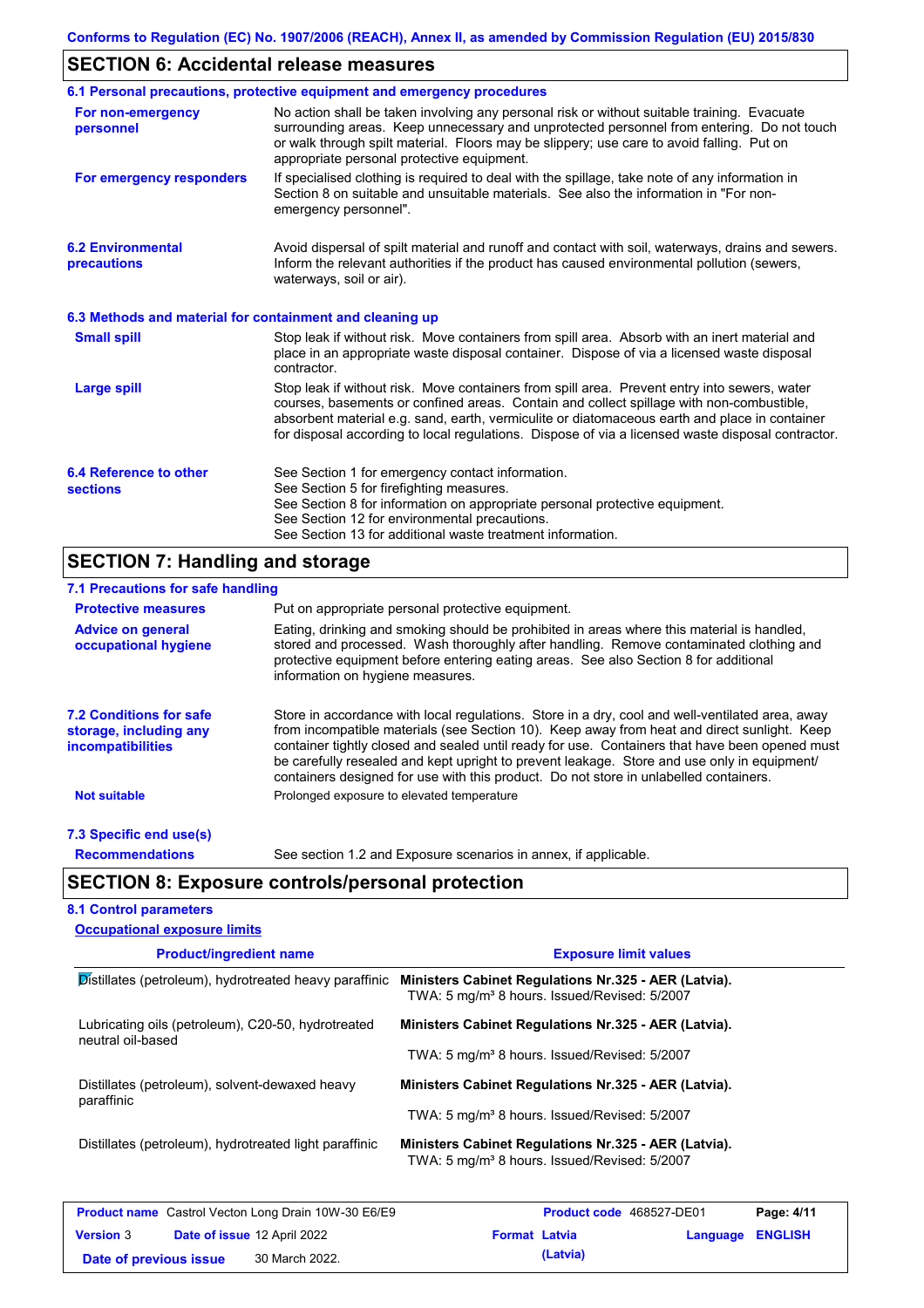# **SECTION 8: Exposure controls/personal protection**

Whilst specific OELs for certain components may be shown in this section, other components may be present in any mist, vapour or dust produced. Therefore, the specific OELs may not be applicable to the product as a whole and are provided for guidance only.

| <b>Recommended monitoring</b><br>procedures                    | If this product contains ingredients with exposure limits, personal, workplace atmosphere or<br>biological monitoring may be required to determine the effectiveness of the ventilation or other<br>control measures and/or the necessity to use respiratory protective equipment. Reference<br>should be made to monitoring standards, such as the following: European Standard EN 689<br>(Workplace atmospheres - Guidance for the assessment of exposure by inhalation to chemical<br>agents for comparison with limit values and measurement strategy) European Standard EN<br>14042 (Workplace atmospheres - Guide for the application and use of procedures for the<br>assessment of exposure to chemical and biological agents) European Standard EN 482<br>(Workplace atmospheres - General requirements for the performance of procedures for the<br>measurement of chemical agents) Reference to national guidance documents for methods for<br>the determination of hazardous substances will also be required. |                          |            |
|----------------------------------------------------------------|----------------------------------------------------------------------------------------------------------------------------------------------------------------------------------------------------------------------------------------------------------------------------------------------------------------------------------------------------------------------------------------------------------------------------------------------------------------------------------------------------------------------------------------------------------------------------------------------------------------------------------------------------------------------------------------------------------------------------------------------------------------------------------------------------------------------------------------------------------------------------------------------------------------------------------------------------------------------------------------------------------------------------|--------------------------|------------|
| <b>Derived No Effect Level</b><br>No DNELs/DMELs available.    |                                                                                                                                                                                                                                                                                                                                                                                                                                                                                                                                                                                                                                                                                                                                                                                                                                                                                                                                                                                                                            |                          |            |
| <b>Predicted No Effect Concentration</b><br>No PNECs available |                                                                                                                                                                                                                                                                                                                                                                                                                                                                                                                                                                                                                                                                                                                                                                                                                                                                                                                                                                                                                            |                          |            |
| <b>8.2 Exposure controls</b>                                   |                                                                                                                                                                                                                                                                                                                                                                                                                                                                                                                                                                                                                                                                                                                                                                                                                                                                                                                                                                                                                            |                          |            |
| <b>Appropriate engineering</b><br><b>controls</b>              | Provide exhaust ventilation or other engineering controls to keep the relevant airborne<br>concentrations below their respective occupational exposure limits.<br>All activities involving chemicals should be assessed for their risks to health, to ensure<br>exposures are adequately controlled. Personal protective equipment should only be considered<br>after other forms of control measures (e.g. engineering controls) have been suitably evaluated.<br>Personal protective equipment should conform to appropriate standards, be suitable for use, be<br>kept in good condition and properly maintained.<br>Your supplier of personal protective equipment should be consulted for advice on selection and<br>appropriate standards. For further information contact your national organisation for standards.<br>The final choice of protective equipment will depend upon a risk assessment. It is important to<br>ensure that all items of personal protective equipment are compatible.                    |                          |            |
| <b>Individual protection measures</b>                          |                                                                                                                                                                                                                                                                                                                                                                                                                                                                                                                                                                                                                                                                                                                                                                                                                                                                                                                                                                                                                            |                          |            |
| <b>Hygiene measures</b>                                        | Wash hands, forearms and face thoroughly after handling chemical products, before eating,<br>smoking and using the lavatory and at the end of the working period. Ensure that eyewash<br>stations and safety showers are close to the workstation location.                                                                                                                                                                                                                                                                                                                                                                                                                                                                                                                                                                                                                                                                                                                                                                |                          |            |
| <b>Respiratory protection</b>                                  | In case of insufficient ventilation, wear suitable respiratory equipment.<br>The correct choice of respiratory protection depends upon the chemicals being handled, the<br>conditions of work and use, and the condition of the respiratory equipment. Safety procedures<br>should be developed for each intended application. Respiratory protection equipment should<br>therefore be chosen in consultation with the supplier/manufacturer and with a full assessment<br>of the working conditions.                                                                                                                                                                                                                                                                                                                                                                                                                                                                                                                      |                          |            |
| <b>Eye/face protection</b>                                     | Safety glasses with side shields.                                                                                                                                                                                                                                                                                                                                                                                                                                                                                                                                                                                                                                                                                                                                                                                                                                                                                                                                                                                          |                          |            |
| <b>Skin protection</b>                                         |                                                                                                                                                                                                                                                                                                                                                                                                                                                                                                                                                                                                                                                                                                                                                                                                                                                                                                                                                                                                                            |                          |            |
| <b>Hand protection</b>                                         | <b>General Information:</b>                                                                                                                                                                                                                                                                                                                                                                                                                                                                                                                                                                                                                                                                                                                                                                                                                                                                                                                                                                                                |                          |            |
|                                                                | Because specific work environments and material handling practices vary, safety procedures<br>should be developed for each intended application. The correct choice of protective gloves<br>depends upon the chemicals being handled, and the conditions of work and use. Most gloves<br>provide protection for only a limited time before they must be discarded and replaced (even the<br>best chemically resistant gloves will break down after repeated chemical exposures).                                                                                                                                                                                                                                                                                                                                                                                                                                                                                                                                           |                          |            |
|                                                                | Gloves should be chosen in consultation with the supplier / manufacturer and taking account of<br>a full assessment of the working conditions.                                                                                                                                                                                                                                                                                                                                                                                                                                                                                                                                                                                                                                                                                                                                                                                                                                                                             |                          |            |
|                                                                | Recommended: Nitrile gloves.<br><b>Breakthrough time:</b>                                                                                                                                                                                                                                                                                                                                                                                                                                                                                                                                                                                                                                                                                                                                                                                                                                                                                                                                                                  |                          |            |
|                                                                | Breakthrough time data are generated by glove manufacturers under laboratory test conditions<br>and represent how long a glove can be expected to provide effective permeation resistance. It<br>is important when following breakthrough time recommendations that actual workplace<br>conditions are taken into account. Always consult with your glove supplier for up-to-date<br>technical information on breakthrough times for the recommended glove type.<br>Our recommendations on the selection of gloves are as follows:                                                                                                                                                                                                                                                                                                                                                                                                                                                                                         |                          |            |
|                                                                | Continuous contact:                                                                                                                                                                                                                                                                                                                                                                                                                                                                                                                                                                                                                                                                                                                                                                                                                                                                                                                                                                                                        |                          |            |
|                                                                | Gloves with a minimum breakthrough time of 240 minutes, or >480 minutes if suitable gloves                                                                                                                                                                                                                                                                                                                                                                                                                                                                                                                                                                                                                                                                                                                                                                                                                                                                                                                                 |                          |            |
| <b>Product name</b> Castrol Vecton Long Drain 10W-30 E6/E9     |                                                                                                                                                                                                                                                                                                                                                                                                                                                                                                                                                                                                                                                                                                                                                                                                                                                                                                                                                                                                                            | Product code 468527-DE01 | Page: 5/11 |

|                        | <b>Product name</b> Castrol Vecton Long Drain 10W-30 E6/E9 |                      |          | <b>Product code</b> 468527-DE01 | Page: 5/11 |
|------------------------|------------------------------------------------------------|----------------------|----------|---------------------------------|------------|
| <b>Version 3</b>       | Date of issue 12 April 2022                                | <b>Format Latvia</b> |          | Language ENGLISH                |            |
| Date of previous issue | 30 March 2022.                                             |                      | (Latvia) |                                 |            |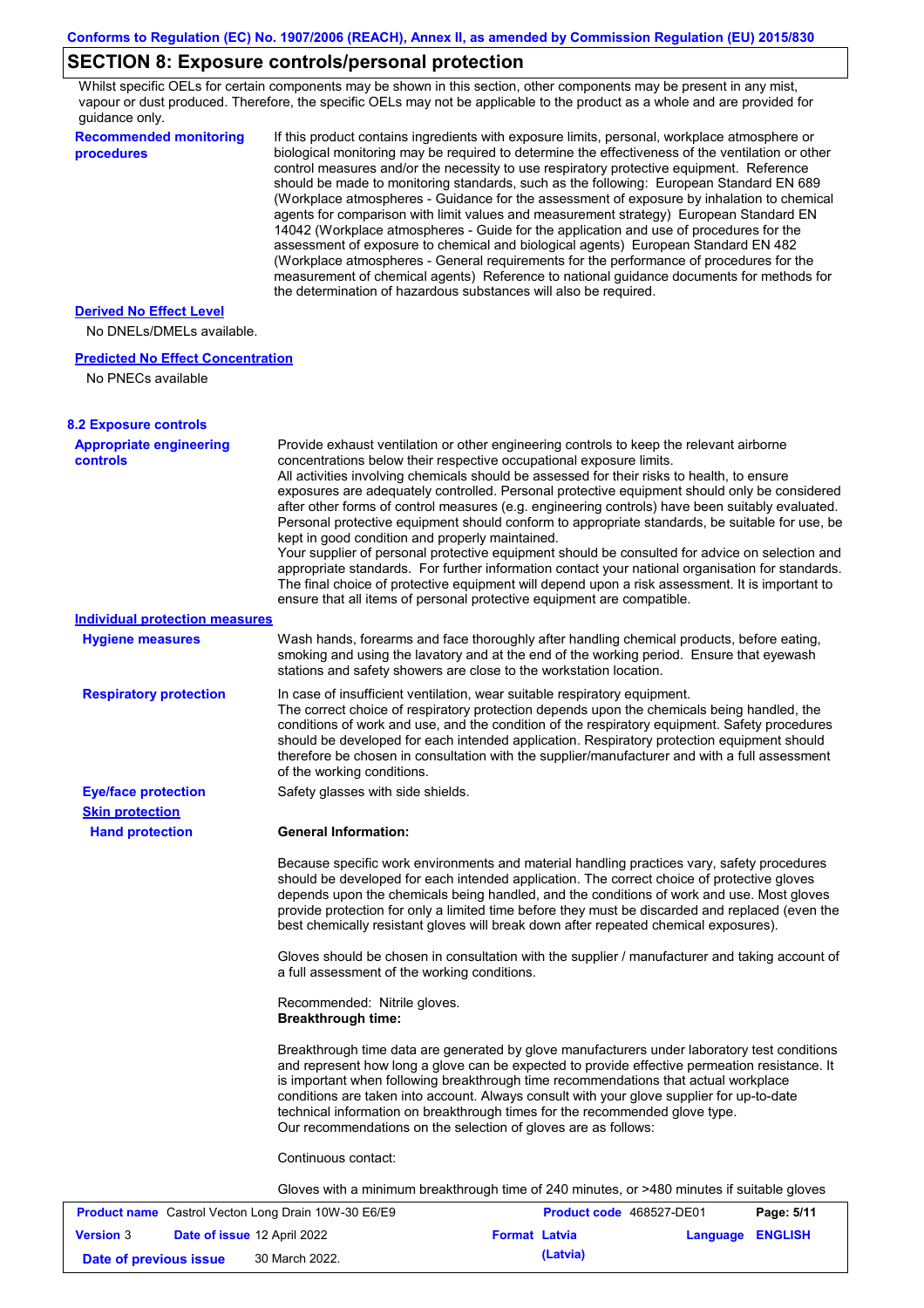# **SECTION 8: Exposure controls/personal protection**

|                                                  | can be obtained.<br>If suitable gloves are not available to offer that level of protection, gloves with shorter<br>breakthrough times may be acceptable as long as appropriate glove maintenance and<br>replacement regimes are determined and adhered to.                                                                                                                                                                                                                                                                                                                                                                                        |
|--------------------------------------------------|---------------------------------------------------------------------------------------------------------------------------------------------------------------------------------------------------------------------------------------------------------------------------------------------------------------------------------------------------------------------------------------------------------------------------------------------------------------------------------------------------------------------------------------------------------------------------------------------------------------------------------------------------|
|                                                  | Short-term / splash protection:                                                                                                                                                                                                                                                                                                                                                                                                                                                                                                                                                                                                                   |
|                                                  | Recommended breakthrough times as above.<br>It is recognised that for short-term, transient exposures, gloves with shorter breakthrough times<br>may commonly be used. Therefore, appropriate maintenance and replacement regimes must<br>be determined and rigorously followed.                                                                                                                                                                                                                                                                                                                                                                  |
|                                                  | <b>Glove Thickness:</b>                                                                                                                                                                                                                                                                                                                                                                                                                                                                                                                                                                                                                           |
|                                                  | For general applications, we recommend gloves with a thickness typically greater than 0.35 mm.                                                                                                                                                                                                                                                                                                                                                                                                                                                                                                                                                    |
|                                                  | It should be emphasised that glove thickness is not necessarily a good predictor of glove<br>resistance to a specific chemical, as the permeation efficiency of the glove will be dependent<br>on the exact composition of the glove material. Therefore, glove selection should also be based<br>on consideration of the task requirements and knowledge of breakthrough times.<br>Glove thickness may also vary depending on the glove manufacturer, the glove type and the<br>glove model. Therefore, the manufacturers' technical data should always be taken into account<br>to ensure selection of the most appropriate glove for the task. |
|                                                  | Note: Depending on the activity being conducted, gloves of varying thickness may be required<br>for specific tasks. For example:                                                                                                                                                                                                                                                                                                                                                                                                                                                                                                                  |
|                                                  | • Thinner gloves (down to 0.1 mm or less) may be required where a high degree of manual<br>dexterity is needed. However, these gloves are only likely to give short duration protection and<br>would normally be just for single use applications, then disposed of.                                                                                                                                                                                                                                                                                                                                                                              |
|                                                  | • Thicker gloves (up to 3 mm or more) may be required where there is a mechanical (as well<br>as a chemical) risk i.e. where there is abrasion or puncture potential.                                                                                                                                                                                                                                                                                                                                                                                                                                                                             |
| <b>Skin and body</b>                             | Use of protective clothing is good industrial practice.<br>Personal protective equipment for the body should be selected based on the task being<br>performed and the risks involved and should be approved by a specialist before handling this<br>product.                                                                                                                                                                                                                                                                                                                                                                                      |
|                                                  | Cotton or polyester/cotton overalls will only provide protection against light superficial<br>contamination that will not soak through to the skin. Overalls should be laundered on a regular<br>basis. When the risk of skin exposure is high (e.g. when cleaning up spillages or if there is a<br>risk of splashing) then chemical resistant aprons and/or impervious chemical suits and boots<br>will be required.                                                                                                                                                                                                                             |
| <b>Refer to standards:</b>                       | Respiratory protection: EN 529<br>Gloves: EN 420, EN 374<br>Eye protection: EN 166<br>Filtering half-mask: EN 149<br>Filtering half-mask with valve: EN 405<br>Half-mask: EN 140 plus filter<br>Full-face mask: EN 136 plus filter<br>Particulate filters: EN 143<br>Gas/combined filters: EN 14387                                                                                                                                                                                                                                                                                                                                               |
| <b>Environmental exposure</b><br><b>controls</b> | Emissions from ventilation or work process equipment should be checked to ensure they<br>comply with the requirements of environmental protection legislation. In some cases, fume<br>scrubbers, filters or engineering modifications to the process equipment will be necessary to<br>reduce emissions to acceptable levels.                                                                                                                                                                                                                                                                                                                     |
|                                                  |                                                                                                                                                                                                                                                                                                                                                                                                                                                                                                                                                                                                                                                   |

## **SECTION 9: Physical and chemical properties**

The conditions of measurement of all properties are at standard temperature and pressure unless otherwise indicated.

### **9.1 Information on basic physical and chemical properties**

| <b>Odour threshold</b> | Not available.                                             |                          |                            |  |
|------------------------|------------------------------------------------------------|--------------------------|----------------------------|--|
| pH                     | Not applicable.                                            |                          |                            |  |
|                        | <b>Product name</b> Castrol Vecton Long Drain 10W-30 E6/E9 | Product code 468527-DE01 | Page: 6/11                 |  |
|                        |                                                            |                          |                            |  |
| <b>Version 3</b>       | Date of issue 12 April 2022                                | <b>Format Latvia</b>     | <b>ENGLISH</b><br>Language |  |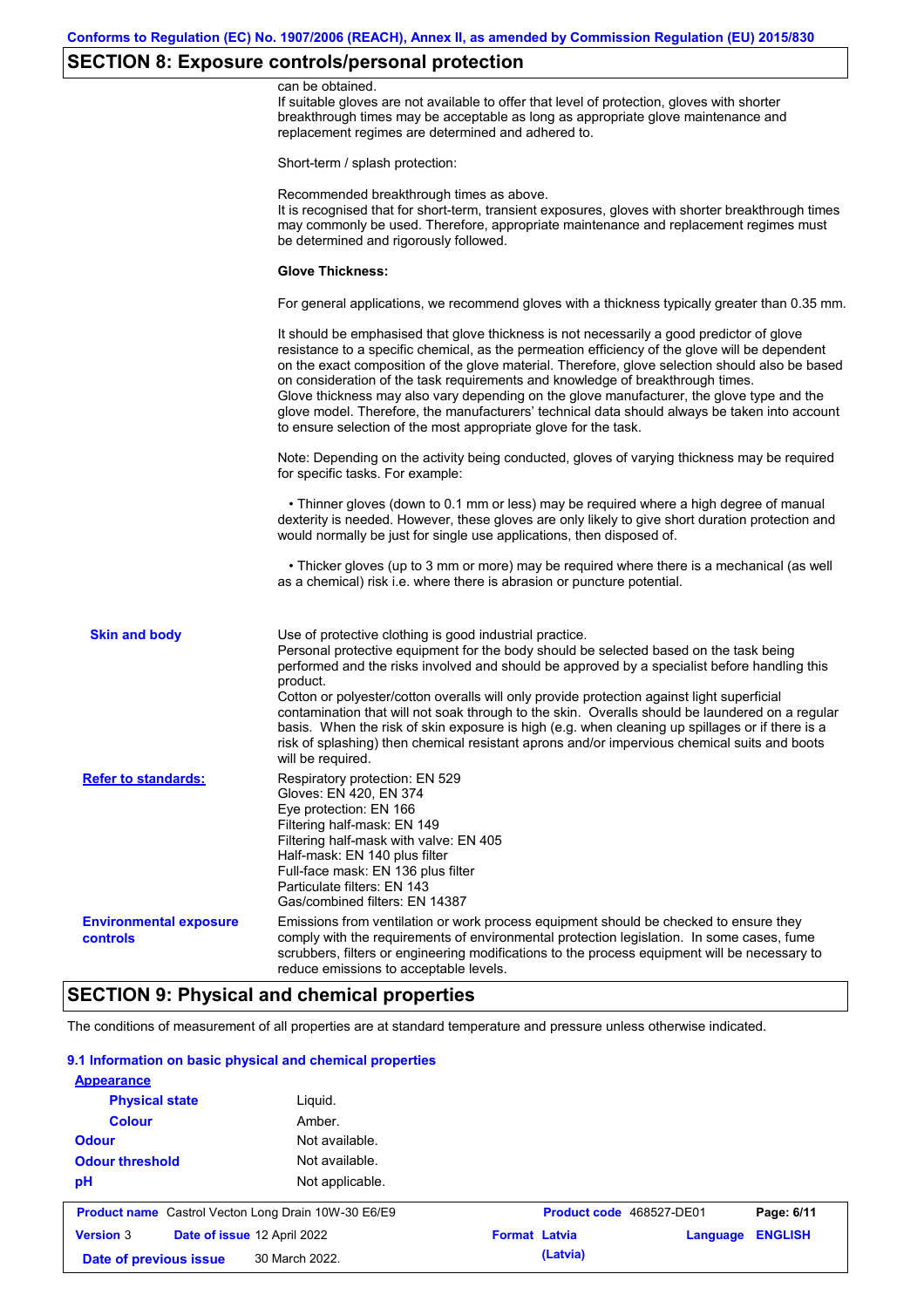# **SECTION 9: Physical and chemical properties**

| <b>Melting point/freezing point</b>                    | Not available.                        |
|--------------------------------------------------------|---------------------------------------|
| Initial boiling point and boiling                      | Not available.                        |
| range                                                  |                                       |
| <b>Pour point</b>                                      | -42 $^{\circ}$ C                      |
| <b>Flash point</b>                                     | Open cup: 232°C (449.6°F) [Cleveland] |
| <b>Evaporation rate</b>                                | Not available.                        |
| <b>Flammability (solid, gas)</b>                       | Not available.                        |
| <b>Upper/lower flammability or</b><br>explosive limits | Not available.                        |
| Vapour pressure                                        | Not available.                        |

|                                                   |                                                                                                                                            | Vapour Pressure at 20°C |         |                    | Vapour pressure at 50°C |               |               |
|---------------------------------------------------|--------------------------------------------------------------------------------------------------------------------------------------------|-------------------------|---------|--------------------|-------------------------|---------------|---------------|
|                                                   | <b>Ingredient name</b>                                                                                                                     | mm Hg kPa               |         | <b>Method</b>      | mm<br>Hg                | kPa           | <b>Method</b> |
|                                                   | Distillates (petroleum),<br>hydrotreated heavy<br>paraffinic                                                                               | < 0.08                  | < 0.011 | <b>ASTM D 5191</b> |                         |               |               |
|                                                   | Lubricating oils<br>(petroleum), C20-50,<br>hydrotreated neutral oil-<br>based                                                             | < 0.08                  | < 0.011 | <b>ASTM D 5191</b> |                         |               |               |
|                                                   | Distillates (petroleum),<br>solvent-dewaxed<br>heavy paraffinic                                                                            | < 0.08                  | < 0.011 | <b>ASTM D 5191</b> |                         |               |               |
|                                                   | Distillates (petroleum),<br>hydrotreated light<br>paraffinic                                                                               | < 0.08                  | < 0.011 | <b>ASTM D 5191</b> |                         |               |               |
| <b>Vapour density</b>                             | Not available.                                                                                                                             |                         |         |                    |                         |               |               |
| <b>Relative density</b>                           | Not available.                                                                                                                             |                         |         |                    |                         |               |               |
| <b>Density</b>                                    | <1000 kg/m <sup>3</sup> (<1 g/cm <sup>3</sup> ) at 15°C                                                                                    |                         |         |                    |                         |               |               |
| <b>Solubility(ies)</b>                            | insoluble in water.                                                                                                                        |                         |         |                    |                         |               |               |
| <b>Partition coefficient: n-octanol/</b><br>water | Not applicable.                                                                                                                            |                         |         |                    |                         |               |               |
| <b>Auto-ignition temperature</b>                  | <b>Ingredient name</b>                                                                                                                     |                         | °C      | $\mathsf{P}$       |                         | <b>Method</b> |               |
|                                                   | reaction mass of isomers of:<br>C7-9-alkyl 3-(3,5-di-tert-butyl-<br>4-hydroxyphenyl) propionate                                            |                         | 365     | 689                |                         |               |               |
| <b>Decomposition temperature</b>                  | Not available.                                                                                                                             |                         |         |                    |                         |               |               |
| <b>Viscosity</b>                                  | Kinematic: 83.4 mm <sup>2</sup> /s (83.4 cSt) at 40 $^{\circ}$ C<br>Kinematic: 11.7 to 12.5 mm <sup>2</sup> /s (11.7 to 12.5 cSt) at 100°C |                         |         |                    |                         |               |               |
| <b>Explosive properties</b>                       | Not available.                                                                                                                             |                         |         |                    |                         |               |               |
| <b>Oxidising properties</b>                       | Not available.                                                                                                                             |                         |         |                    |                         |               |               |
| <b>Particle characteristics</b>                   |                                                                                                                                            |                         |         |                    |                         |               |               |
| <b>Median particle size</b>                       | Not applicable.                                                                                                                            |                         |         |                    |                         |               |               |
| 9.2 Other information                             |                                                                                                                                            |                         |         |                    |                         |               |               |
| No additional information.                        |                                                                                                                                            |                         |         |                    |                         |               |               |

# **SECTION 10: Stability and reactivity**

| <b>10.1 Reactivity</b>                                     | No specific test data available for this product. Refer to Conditions to avoid and Incompatible<br>materials for additional information.                                |          |                |
|------------------------------------------------------------|-------------------------------------------------------------------------------------------------------------------------------------------------------------------------|----------|----------------|
| <b>10.2 Chemical stability</b>                             | The product is stable.                                                                                                                                                  |          |                |
| <b>10.3 Possibility of</b><br>hazardous reactions          | Under normal conditions of storage and use, hazardous reactions will not occur.<br>Under normal conditions of storage and use, hazardous polymerisation will not occur. |          |                |
| <b>10.4 Conditions to avoid</b>                            | Avoid all possible sources of ignition (spark or flame).                                                                                                                |          |                |
| <b>10.5 Incompatible materials</b>                         | Reactive or incompatible with the following materials: oxidising materials.                                                                                             |          |                |
| <b>Product name</b> Castrol Vecton Long Drain 10W-30 E6/E9 | Product code 468527-DE01                                                                                                                                                |          | Page: 7/11     |
| <b>Version 3</b><br>Date of issue 12 April 2022            | <b>Format Latvia</b>                                                                                                                                                    | Language | <b>ENGLISH</b> |

**Date of previous issue 30 March 2022. (Latvia) (Latvia)**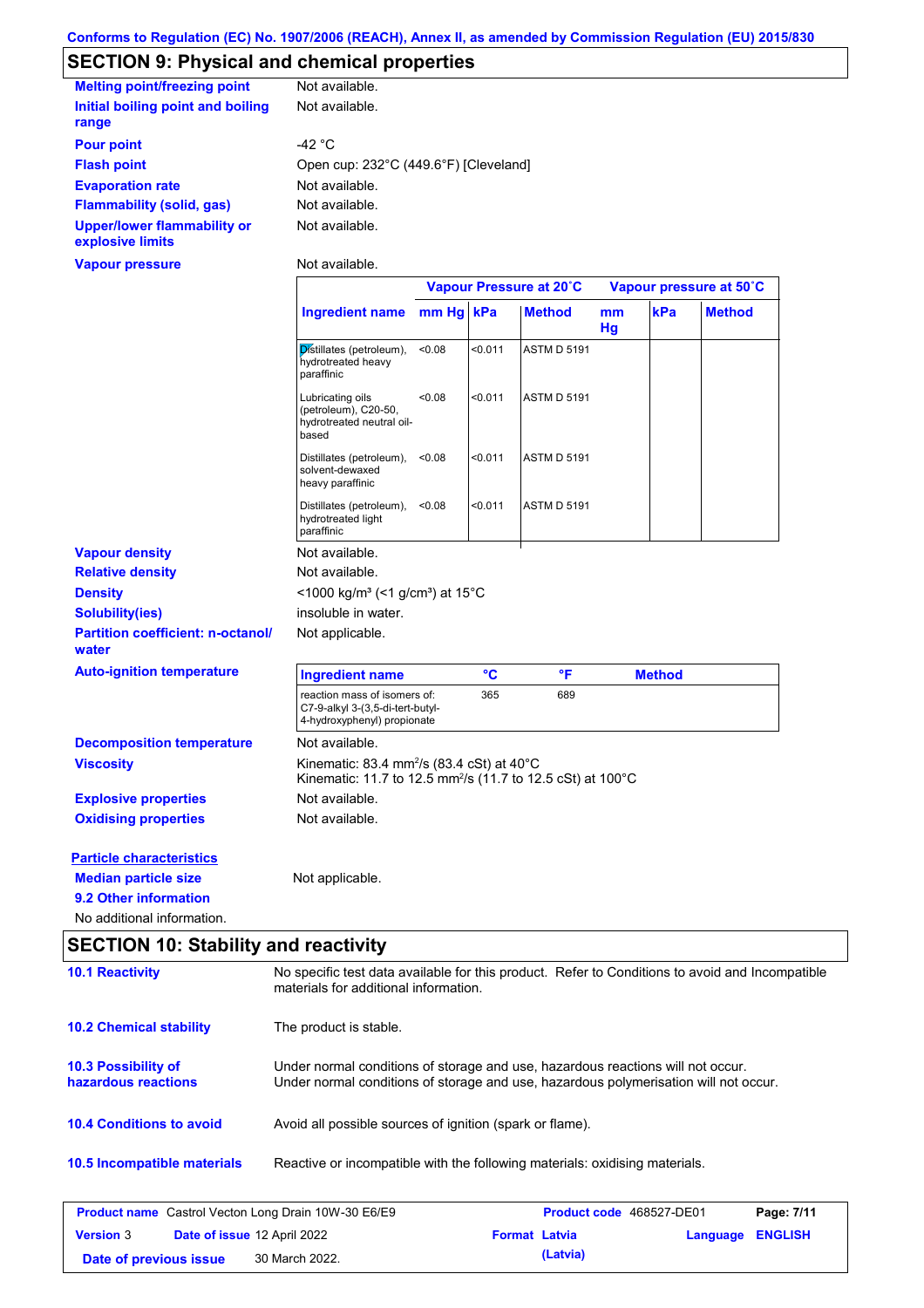### **SECTION 10: Stability and reactivity**

**10.6 Hazardous decomposition products** Under normal conditions of storage and use, hazardous decomposition products should not be produced.

## **SECTION 11: Toxicological information**

| 11.1 Information on toxicological effects          |                                                                                                                                                                                                                                                                                                                                                                                                                 |
|----------------------------------------------------|-----------------------------------------------------------------------------------------------------------------------------------------------------------------------------------------------------------------------------------------------------------------------------------------------------------------------------------------------------------------------------------------------------------------|
| <b>Acute toxicity estimates</b>                    |                                                                                                                                                                                                                                                                                                                                                                                                                 |
| Not available.                                     |                                                                                                                                                                                                                                                                                                                                                                                                                 |
| <b>Information on likely</b><br>routes of exposure | Routes of entry anticipated: Dermal, Inhalation.                                                                                                                                                                                                                                                                                                                                                                |
| <b>Potential acute health effects</b>              |                                                                                                                                                                                                                                                                                                                                                                                                                 |
| <b>Inhalation</b>                                  | Exposure to decomposition products may cause a health hazard. Serious effects may be<br>delayed following exposure.                                                                                                                                                                                                                                                                                             |
| <b>Ingestion</b>                                   | No known significant effects or critical hazards.                                                                                                                                                                                                                                                                                                                                                               |
| <b>Skin contact</b>                                | Defatting to the skin. May cause skin dryness and irritation.                                                                                                                                                                                                                                                                                                                                                   |
| <b>Eye contact</b>                                 | No known significant effects or critical hazards.                                                                                                                                                                                                                                                                                                                                                               |
|                                                    | Symptoms related to the physical, chemical and toxicological characteristics                                                                                                                                                                                                                                                                                                                                    |
| <b>Inhalation</b>                                  | No specific data.                                                                                                                                                                                                                                                                                                                                                                                               |
| <b>Ingestion</b>                                   | No specific data.                                                                                                                                                                                                                                                                                                                                                                                               |
| <b>Skin contact</b>                                | Adverse symptoms may include the following:<br>irritation<br>dryness<br>cracking                                                                                                                                                                                                                                                                                                                                |
| <b>Eye contact</b>                                 | No specific data.                                                                                                                                                                                                                                                                                                                                                                                               |
|                                                    | Delayed and immediate effects as well as chronic effects from short and long-term exposure                                                                                                                                                                                                                                                                                                                      |
| <b>Inhalation</b>                                  | Overexposure to the inhalation of airborne droplets or aerosols may cause irritation of the<br>respiratory tract.                                                                                                                                                                                                                                                                                               |
| <b>Ingestion</b>                                   | Ingestion of large quantities may cause nausea and diarrhoea.                                                                                                                                                                                                                                                                                                                                                   |
| <b>Skin contact</b>                                | Prolonged or repeated contact can defat the skin and lead to irritation and/or dermatitis.                                                                                                                                                                                                                                                                                                                      |
| <b>Eye contact</b>                                 | Potential risk of transient stinging or redness if accidental eye contact occurs.                                                                                                                                                                                                                                                                                                                               |
| <b>Potential chronic health effects</b>            |                                                                                                                                                                                                                                                                                                                                                                                                                 |
| General                                            | <b>USED ENGINE OILS</b><br>Combustion products resulting from the operation of internal combustion engines contaminate<br>engine oils during use. Used engine oil may contain hazardous components which have the<br>potential to cause skin cancer. Frequent or prolonged contact with all types and makes of used<br>engine oil must therefore be avoided and a high standard of personal hygiene maintained. |
| <b>Carcinogenicity</b>                             | No known significant effects or critical hazards.                                                                                                                                                                                                                                                                                                                                                               |
| <b>Mutagenicity</b>                                | No known significant effects or critical hazards.                                                                                                                                                                                                                                                                                                                                                               |
| <b>Developmental effects</b>                       | No known significant effects or critical hazards.                                                                                                                                                                                                                                                                                                                                                               |
| <b>Fertility effects</b>                           | No known significant effects or critical hazards.                                                                                                                                                                                                                                                                                                                                                               |

### **SECTION 12: Ecological information**

**Environmental hazards** Not classified as dangerous

#### **12.2 Persistence and degradability**

Expected to be biodegradable.

#### **12.3 Bioaccumulative potential**

This product is not expected to bioaccumulate through food chains in the environment.

| <b>12.4 Mobility in soil</b>                                  |                                                                      |
|---------------------------------------------------------------|----------------------------------------------------------------------|
| <b>Soil/water partition</b><br>coefficient (K <sub>oc</sub> ) | Not available.                                                       |
| <b>Mobility</b>                                               | Spillages may penetrate the soil causing ground water contamination. |

#### **12.5 Results of PBT and vPvB assessment**

Product does not meet the criteria for PBT or vPvB according to Regulation (EC) No. 1907/2006, Annex XIII.

| <b>Product name</b> Castrol Vecton Long Drain 10W-30 E6/E9 |  |                                    | <b>Product code</b> 468527-DE01 |          | Page: 8/11       |  |
|------------------------------------------------------------|--|------------------------------------|---------------------------------|----------|------------------|--|
| <b>Version 3</b>                                           |  | <b>Date of issue 12 April 2022</b> | <b>Format Latvia</b>            |          | Language ENGLISH |  |
| Date of previous issue                                     |  | 30 March 2022.                     |                                 | (Latvia) |                  |  |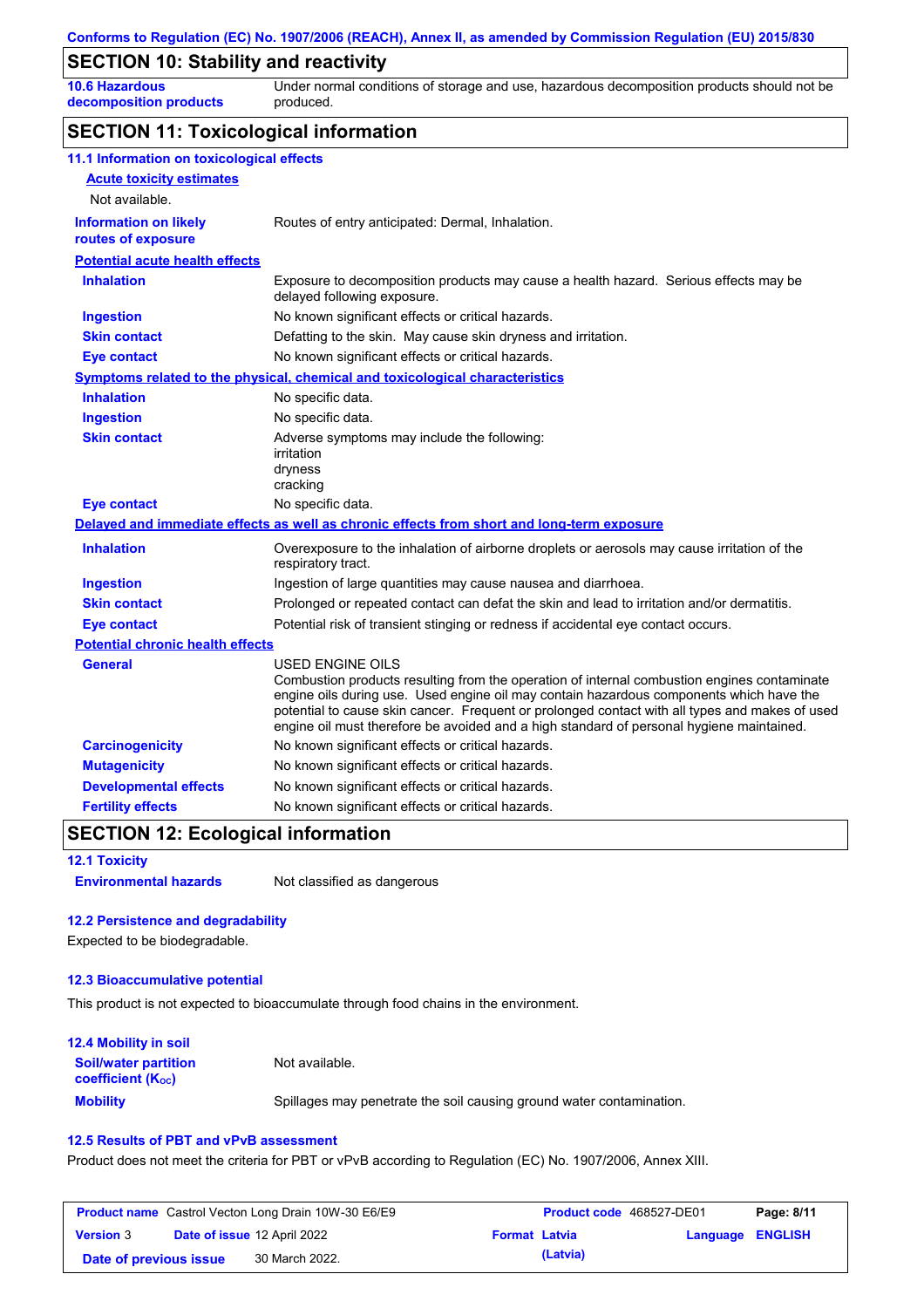## **SECTION 12: Ecological information**

### **12.6 Other adverse effects**

**Other ecological information**

Spills may form a film on water surfaces causing physical damage to organisms. Oxygen transfer could also be impaired.

## **SECTION 13: Disposal considerations**

|  |  | <b>13.1 Waste treatment methods</b> |  |
|--|--|-------------------------------------|--|
|--|--|-------------------------------------|--|

#### **Product**

**Methods of disposal**

**Hazardous waste** Yes. Where possible, arrange for product to be recycled. Dispose of via an authorised person/ licensed waste disposal contractor in accordance with local regulations.

**European waste catalogue (EWC)**

| Waste code | <b>Waste designation</b>                                         |
|------------|------------------------------------------------------------------|
| 13 02 05*  | Imineral-based non-chlorinated engine, gear and lubricating oils |

However, deviation from the intended use and/or the presence of any potential contaminants may require an alternative waste disposal code to be assigned by the end user.

| <b>Packaging</b>           |                                                                                                                                                                                                                                         |
|----------------------------|-----------------------------------------------------------------------------------------------------------------------------------------------------------------------------------------------------------------------------------------|
| <b>Methods of disposal</b> | Where possible, arrange for product to be recycled. Dispose of via an authorised person/<br>licensed waste disposal contractor in accordance with local regulations.                                                                    |
| <b>Special precautions</b> | This material and its container must be disposed of in a safe way. Empty containers or liners<br>may retain some product residues. Avoid dispersal of spilt material and runoff and contact with<br>soil, waterways, drains and sewers. |
| <b>References</b>          | Commission 2014/955/EU<br>Directive 2008/98/EC                                                                                                                                                                                          |

### **SECTION 14: Transport information**

|                                           | <b>ADR/RID</b> | <b>ADN</b>     | <b>IMDG</b>    | <b>IATA</b>    |  |
|-------------------------------------------|----------------|----------------|----------------|----------------|--|
| 14.1 UN number                            | Not regulated. | Not regulated. | Not regulated. | Not regulated. |  |
| 14.2 UN proper<br>shipping name           |                |                |                |                |  |
| <b>14.3 Transport</b><br>hazard class(es) |                |                |                |                |  |
| <b>14.4 Packing</b><br>group              |                |                |                |                |  |
| 14.5<br><b>Environmental</b><br>hazards   | No.            | No.            | No.            | No.            |  |
| <b>Additional</b><br>information          |                |                |                |                |  |

**14.6 Special precautions for user** Not available.

**14.7 Transport in bulk according to IMO instruments** Not available.

### **SECTION 15: Regulatory information**

**15.1 Safety, health and environmental regulations/legislation specific for the substance or mixture EU Regulation (EC) No. 1907/2006 (REACH)**

### **Annex XIV - List of substances subject to authorisation**

**Annex XIV**

None of the components are listed.

**Substances of very high concern**

None of the components are listed.

| <b>Product name</b> Castrol Vecton Long Drain 10W-30 E6/E9 |  |                                    | <b>Product code</b> 468527-DE01 | Page: 9/11 |                         |  |
|------------------------------------------------------------|--|------------------------------------|---------------------------------|------------|-------------------------|--|
| <b>Version 3</b>                                           |  | <b>Date of issue 12 April 2022</b> | <b>Format Latvia</b>            |            | <b>Language ENGLISH</b> |  |
| Date of previous issue                                     |  | 30 March 2022.                     |                                 | (Latvia)   |                         |  |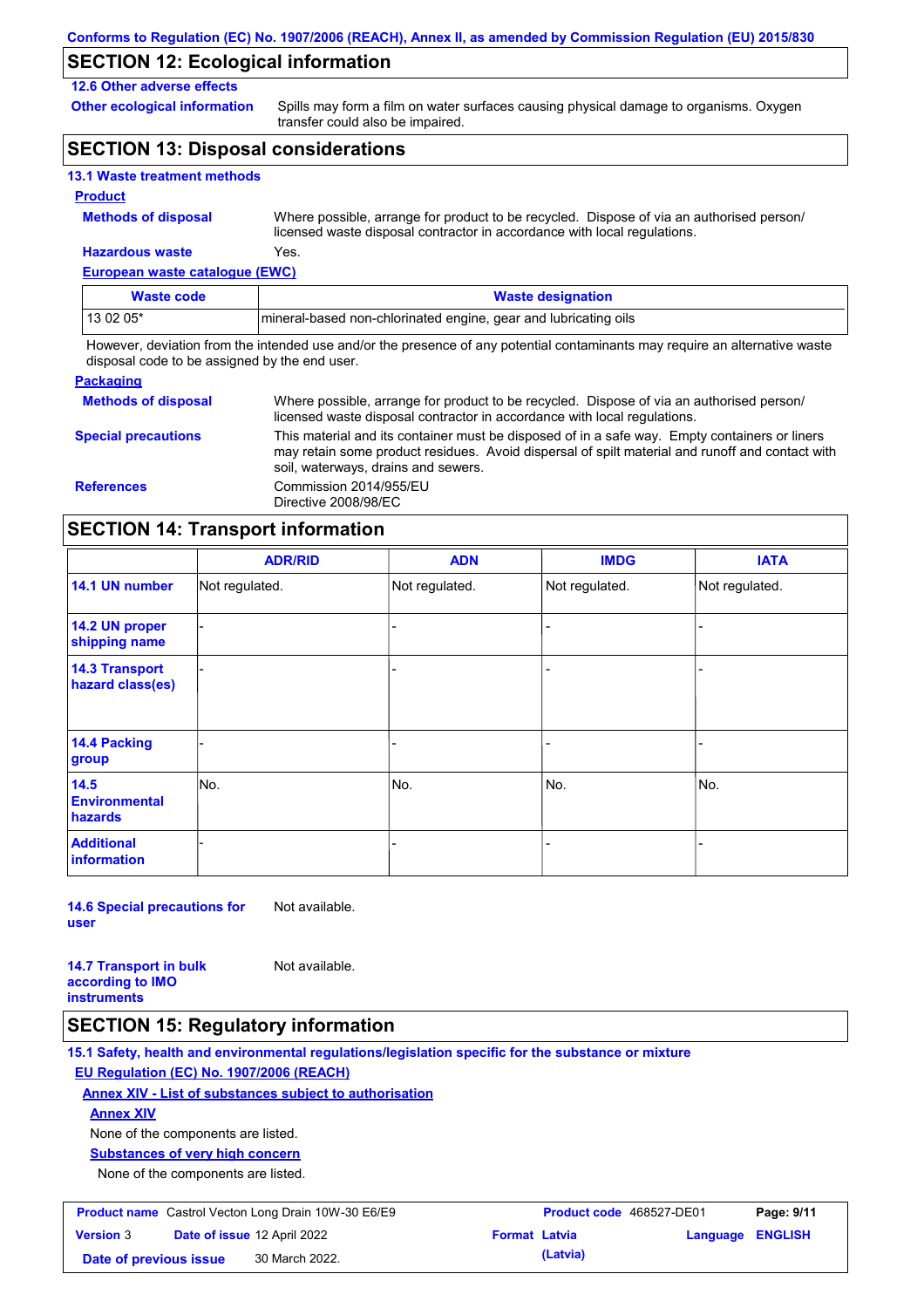## **SECTION 15: Regulatory information**

| EU Regulation (EC) No. 1907/2006 (REACH)                                                                                                                 |                                                                                                                                |
|----------------------------------------------------------------------------------------------------------------------------------------------------------|--------------------------------------------------------------------------------------------------------------------------------|
| <b>Annex XVII - Restrictions</b><br>on the manufacture.<br>placing on the market<br>and use of certain<br>dangerous substances,<br>mixtures and articles | Not applicable.                                                                                                                |
| <b>Other regulations</b>                                                                                                                                 |                                                                                                                                |
| <b>REACH Status</b>                                                                                                                                      | The company, as identified in Section 1, sells this product in the EU in compliance with the<br>current requirements of REACH. |
| <b>United States inventory</b><br>(TSCA 8b)                                                                                                              | All components are active or exempted.                                                                                         |
| <b>Australia inventory (AIIC)</b>                                                                                                                        | All components are listed or exempted.                                                                                         |
| <b>Canada inventory</b>                                                                                                                                  | All components are listed or exempted.                                                                                         |
| <b>China inventory (IECSC)</b>                                                                                                                           | At least one component is not listed.                                                                                          |
| <b>Japan inventory (CSCL)</b>                                                                                                                            | All components are listed or exempted.                                                                                         |
| <b>Korea inventory (KECI)</b>                                                                                                                            | All components are listed or exempted.                                                                                         |
| <b>Philippines inventory</b><br>(PICCS)                                                                                                                  | At least one component is not listed.                                                                                          |
| <b>Taiwan Chemical</b><br><b>Substances Inventory</b><br>(TCSI)                                                                                          | All components are listed or exempted.                                                                                         |
| Ozone depleting substances (1005/2009/EU)                                                                                                                |                                                                                                                                |
| Not listed.                                                                                                                                              |                                                                                                                                |
| Prior Informed Consent (PIC) (649/2012/EU)<br>Not listed.                                                                                                |                                                                                                                                |
| <b>Persistent Organic Pollutants</b><br>Not listed.                                                                                                      |                                                                                                                                |
| <b>EU - Water framework directive - Priority substances</b><br>None of the components are listed.<br><b>Seveso Directive</b>                             |                                                                                                                                |
| This product is not controlled under the Seveso Directive.                                                                                               |                                                                                                                                |
|                                                                                                                                                          |                                                                                                                                |

| <b>15.2 Chemical safety</b> |  |
|-----------------------------|--|
| assessment                  |  |

A Chemical Safety Assessment has been carried out for one or more of the substances within this mixture. A Chemical Safety Assessment has not been carried out for the mixture itself.

## **SECTION 16: Other information**

| <b>Abbreviations and acronyms</b>                                         | ADN = European Provisions concerning the International Carriage of Dangerous Goods by<br>Inland Waterway<br>ADR = The European Agreement concerning the International Carriage of Dangerous Goods by<br>Road<br>ATE = Acute Toxicity Estimate<br><b>BCF</b> = Bioconcentration Factor<br>CAS = Chemical Abstracts Service<br>CLP = Classification, Labelling and Packaging Regulation [Regulation (EC) No. 1272/2008]<br>CSA = Chemical Safety Assessment<br>CSR = Chemical Safety Report<br><b>DMEL = Derived Minimal Effect Level</b><br>DNEL = Derived No Effect Level<br>EINECS = European Inventory of Existing Commercial chemical Substances<br>ES = Exposure Scenario<br>EUH statement = CLP-specific Hazard statement<br>EWC = European Waste Catalogue<br>GHS = Globally Harmonized System of Classification and Labelling of Chemicals<br>IATA = International Air Transport Association<br>IBC = Intermediate Bulk Container<br><b>IMDG</b> = International Maritime Dangerous Goods<br>LogPow = logarithm of the octanol/water partition coefficient<br>MARPOL = International Convention for the Prevention of Pollution From Ships, 1973 as<br>modified by the Protocol of 1978. ("Marpol" = marine pollution) |                      |                          |          |                |
|---------------------------------------------------------------------------|-------------------------------------------------------------------------------------------------------------------------------------------------------------------------------------------------------------------------------------------------------------------------------------------------------------------------------------------------------------------------------------------------------------------------------------------------------------------------------------------------------------------------------------------------------------------------------------------------------------------------------------------------------------------------------------------------------------------------------------------------------------------------------------------------------------------------------------------------------------------------------------------------------------------------------------------------------------------------------------------------------------------------------------------------------------------------------------------------------------------------------------------------------------------------------------------------------------------------------|----------------------|--------------------------|----------|----------------|
|                                                                           | OECD = Organisation for Economic Co-operation and Development                                                                                                                                                                                                                                                                                                                                                                                                                                                                                                                                                                                                                                                                                                                                                                                                                                                                                                                                                                                                                                                                                                                                                                 |                      |                          |          |                |
| <b>Product name</b> Castrol Vecton Long Drain 10W-30 E6/E9                |                                                                                                                                                                                                                                                                                                                                                                                                                                                                                                                                                                                                                                                                                                                                                                                                                                                                                                                                                                                                                                                                                                                                                                                                                               |                      | Product code 468527-DE01 |          | Page: 10/11    |
| <b>Version 3</b><br>Date of issue 12 April 2022<br>Date of previous issue | 30 March 2022.                                                                                                                                                                                                                                                                                                                                                                                                                                                                                                                                                                                                                                                                                                                                                                                                                                                                                                                                                                                                                                                                                                                                                                                                                | <b>Format Latvia</b> | (Latvia)                 | Language | <b>ENGLISH</b> |